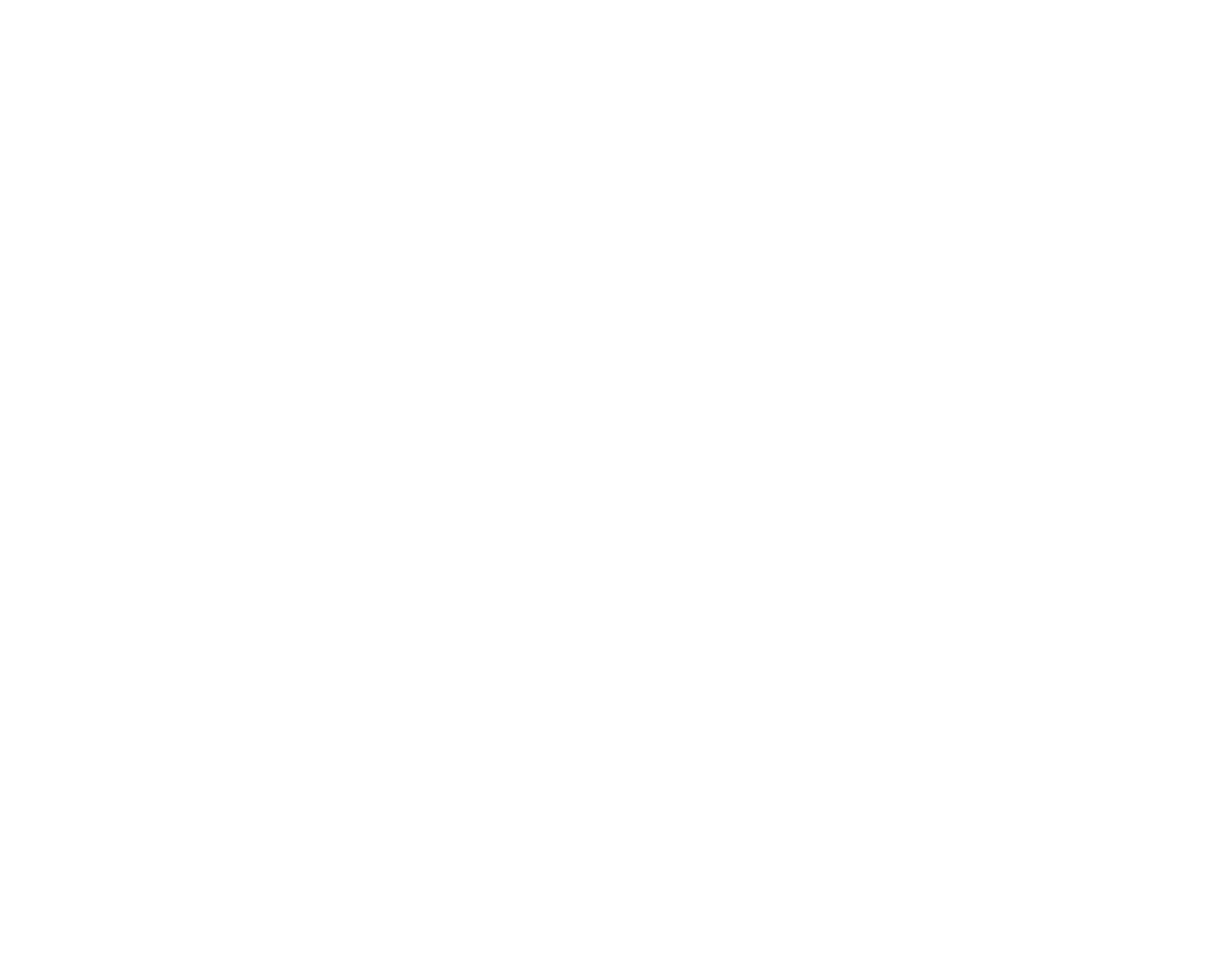|                                          |                     |         |                                       |                |                |                           |                     |                                             | <b>Two</b>     |        |                    |                          |                          |              |                          |                          |                               |
|------------------------------------------|---------------------|---------|---------------------------------------|----------------|----------------|---------------------------|---------------------|---------------------------------------------|----------------|--------|--------------------|--------------------------|--------------------------|--------------|--------------------------|--------------------------|-------------------------------|
|                                          |                     |         | <b>African</b>                        |                |                |                           |                     | <b>Pacific</b>                              | <b>or</b>      | Econ   | <b>Non</b><br>Econ |                          |                          |              |                          |                          |                               |
|                                          |                     |         | <b>Campus American Hispanic White</b> |                |                | <b>American</b><br>Indian |                     | Asian Islander Races Disady Disady CWD CWOD | <b>More</b>    |        |                    |                          |                          |              |                          |                          | <b>EL</b> Male Female Migrant |
| <b>All Subjects</b>                      | <b>All Students</b> | 95%     | 96%                                   | 96%            | 93%            | 100%                      | 98%                 | $\ast$                                      | 97%            | 96%    | 95%                | 93%                      | 96%                      | 98%          | 95%                      | 96%                      | 100%                          |
|                                          | <b>CWD</b>          | 93%     | 91%                                   | 94%            | 85%            | $\ast$                    | $\ast$              |                                             | 100%           | 93%    | 92%                | 93%                      | $\overline{\phantom{a}}$ |              | 99% 94%                  | 90%                      | 100%                          |
|                                          | <b>CWOD</b>         | 96%     | 96%                                   | 96%            | 95%            | 100%                      | 98%                 | $\ast$                                      | 97%            | 96%    | 95%                | $\overline{\phantom{a}}$ | 96%                      |              | 98% 95%                  | 96%                      | 100%                          |
|                                          | <b>EL</b>           | 98%     | $\ast$                                | 98%            | $\ast$         |                           | $-100%$             |                                             |                | 98%    | 96%                | 99%                      | 98%                      |              | 98% 98%                  | 99%                      | 100%                          |
|                                          | Male                | 95%     | 94%                                   | 95%            | 94%            | $\pmb{\ast}$              | 96%                 |                                             | 100%           | 95%    | 95%                | 94%                      | 95%                      |              | 98% 95%                  |                          | 100%                          |
|                                          | Female              | 96%     | 97%                                   | 96%            | 91%            | 100%                      | 00%<br>$\mathbf{1}$ | $\ast$                                      | 86%            | 96%    | 95%                | 90%                      | 96%                      | 99%          | $\overline{\phantom{a}}$ | 96%                      | 100%                          |
| Reading                                  | <b>All Students</b> | 96%     | 96%                                   | 97%            | 93%            | 100%                      | 97%                 | $\ast$                                      | 100%           | 97%    | 96%                | 94%                      | 97%                      |              | 99% 96%                  | 97%                      | 100%                          |
|                                          | <b>CWD</b>          | 94%     | 91%                                   | 95%            | 86%            | $\ast$                    | $\ast$              |                                             | $\ast$         | 94%    | 94%                | 94%                      |                          |              | 99% 95%                  | 93%                      | $\ast$                        |
|                                          | <b>CWOD</b>         | 97%     | 96%                                   | 97%            | 94%            | 100%                      | 96%                 | $\ast$                                      | 100%           | 97%    | 96%                | $\overline{\phantom{a}}$ | 97%                      |              | 99% 96%                  | 97%                      | 100%                          |
|                                          | EL                  | 99%     | $\ast$                                | 99%            | $\ast$         |                           | $-100%$             |                                             |                | 99%    | 98%                | 99%                      | 99%                      | 99%          | 99%                      | 99%                      | 100%                          |
|                                          | Male                | 96%     | 95%                                   | 97%            | 93%            | $\ast$                    | 93%                 |                                             | 100%           | 96%    | 97%                | 95%                      | 96%                      |              | 99% 96%                  |                          |                               |
|                                          | Female              | 97%     | 97%                                   | 97%            | 93%            |                           | $*100%$             | $\ast$                                      | 100%           | 97%    | 96%                | 93%                      | 97%                      | 99%          | $\overline{a}$           | 97%                      | 100%                          |
| <b>Mathematics</b>                       | All Students        | 89%     | 92%                                   | 88%            | 88%            |                           | * 100%              |                                             | 89%            | 89%    | 89%                | 88%                      | 90%                      |              | 96% 88%                  | 91%                      | $\ast$                        |
|                                          | <b>CWD</b>          | 88%     | 85%                                   | 91%            | 79%            |                           |                     |                                             | $\ast$         | 88%    | 86%                | 88%                      |                          |              | 97% 89%                  | 87%                      | $\ast$                        |
|                                          | <b>CWOD</b>         | 90%     | 94%                                   | 88%            | 91%            |                           | * 100%              |                                             | 86%            | 90%    | 89%                |                          | 90%                      |              | 95% 88%                  | 91%                      | $\ast$                        |
|                                          | <b>EL</b>           | 96%     | $\overline{a}$                        | 96%            | $\ast$         |                           | $\ast$              |                                             |                | 96%    | 91%                | 97%                      | 95%                      | 96%          | 95%                      | 96%                      | $\ast$                        |
|                                          | Male                | 88%     | 90%                                   | 86%            | 92%            | $\ast$                    | $\ast$              |                                             | 100%           | 88%    | 89%                | 89%                      | 88%                      |              | 95% 88%                  |                          | $\ast$                        |
|                                          | Female              | 91%     | 96%                                   | 91%            | 81%            |                           | $*100\%$            |                                             | $\ast$         | 91%    | 89%                | 87%                      | 91%                      | 96%          | $\overline{\phantom{a}}$ | 91%                      | $\ast$                        |
| <b>Science</b>                           | All Students        | 99%     | 99%                                   | 99%            | 98%            |                           | * 100%              |                                             | 100%           | 99%    | 98%                | 95%                      | 99%                      |              | 99% 99%                  | 99%                      | 100%                          |
|                                          | <b>CWD</b>          | 95%     | 95%                                   | 95%            | 92%            | $\ast$                    |                     |                                             | $\ast$         | 95%    | 93%                | 95%                      |                          | $-100\%$ 98% |                          | 90%                      | $\ast$                        |
|                                          | <b>CWOD</b>         | 99%     | 99%                                   | 99%            | 100%           |                           | * 100%              |                                             | 100%           | 99%    | 98%                |                          | 99%                      | 99%          | 99%                      | 99%                      | $\ast$                        |
|                                          | EL.                 | 99%     |                                       | 99%            | $\ast$         |                           | $\ast$              |                                             |                | 99%    |                    | 97% 100%                 | 99%                      | 99%          | 98%                      | 100%                     | $\ast$                        |
|                                          | Male                | 99%     | 99%                                   | 99%            | 100%           |                           | $*100%$             |                                             | 100%           | 99%    | 98%                | 98%                      | 99%                      |              | 98% 99%                  | $\overline{a}$           | $\ast$                        |
|                                          | Female              | 99%     | 98%                                   | 99%            | 95%            |                           | * 100%              |                                             |                | 99%    | 98%                | 90%                      |                          | 99% 100%     | $\overline{\phantom{a}}$ | 99%                      | $\ast$                        |
| <b>SAT/ACT All Subjects All Students</b> |                     | 77%     | 83%                                   | 75%            | 82%            |                           | $-100%$             |                                             | $\ast$         | 76%    | 83%                | $\ast$                   | 78%                      | $\ast$       | 68%                      | 85%                      |                               |
|                                          | <b>CWD</b>          | $\star$ | $\ast$                                | $\overline{a}$ | $\overline{a}$ |                           |                     |                                             |                | $\ast$ |                    | $\ast$                   |                          |              | $\ast$                   | $\overline{\phantom{a}}$ |                               |
|                                          | <b>CWOD</b>         | 78%     | 85%                                   | 75%            | 82%            |                           | $-100%$             | $\overline{a}$                              | $\ast$         | 76%    | 83%                | $\overline{\phantom{a}}$ | 78%                      | $\ast$       | 69%                      | 85%                      | $\overline{\phantom{a}}$      |
|                                          | EL                  | $\star$ |                                       | $\ast$         |                |                           |                     |                                             |                | $\ast$ | $\ast$             | $\overline{a}$           | $\ast$                   | $\ast$       | $\ast$                   | $\ast$                   | $\overline{\phantom{a}}$      |
|                                          | Male                | 68%     | 73%                                   | 64%            | 100%           |                           | $\ast$              |                                             | $\ast$         | 64%    | 81%                | $\ast$                   | 69%                      |              | 68%                      |                          | $\blacksquare$                |
|                                          | Female              | 85%     | 88%                                   | 85%            | 60%            |                           | $-100%$             |                                             |                | 85%    | 84%                | $\overline{a}$           | 85%                      | $\ast$       | $\overline{a}$           | 85%                      | $\blacksquare$                |
| <b>Non-Participation Rate</b>            |                     |         |                                       |                |                |                           |                     |                                             |                |        |                    |                          |                          |              |                          |                          |                               |
| <b>All Subjects</b>                      | <b>All Students</b> | 5%      | 4%                                    | 4%             | 7%             | 0%                        | 2%                  | $\ast$                                      | 3%             | 4%     | 5%                 | 7%                       | 4%                       | 2%           | 5%                       | 4%                       | $0\%$                         |
|                                          | <b>CWD</b>          | 7%      | 9%                                    | 6%             | 15%            | $\ast$                    | $\ast$              | $\sim$                                      | 0%             | 7%     | 8%                 | 7%                       | $\overline{a}$           | $1\%$        | 6%                       | 10%                      | 0%                            |
|                                          | <b>CWOD</b>         | 4%      | 4%                                    | 4%             | 5%             | 0%                        | 2%                  | $\ast$                                      | 3%             | 4%     | 5%                 | $\overline{\phantom{a}}$ | 4%                       | 2%           | 5%                       | 4%                       | 0%                            |
|                                          | <b>EL</b>           | 2%      | $\ast$                                | 2%             | $\ast$         |                           | 0%                  |                                             | $\overline{a}$ | 2%     | 4%                 | 1%                       | 2%                       | 2%           | 2%                       | 1%                       | 0%                            |
|                                          | Male                | 5%      | 6%                                    | 5%             | 6%             | $\ast$                    | 4%                  |                                             | 0%             | 5%     | 5%                 | 6%                       | 5%                       | 2%           | 5%                       | $\overline{\phantom{a}}$ | $0\%$                         |
|                                          | Female              | 4%      | 3%                                    | 4%             | 9%             | 0%                        | 0%                  | $\ast$                                      | 14%            | 4%     | 5%                 | 10%                      | 4%                       | 1%           |                          | 4%                       | $0\%$                         |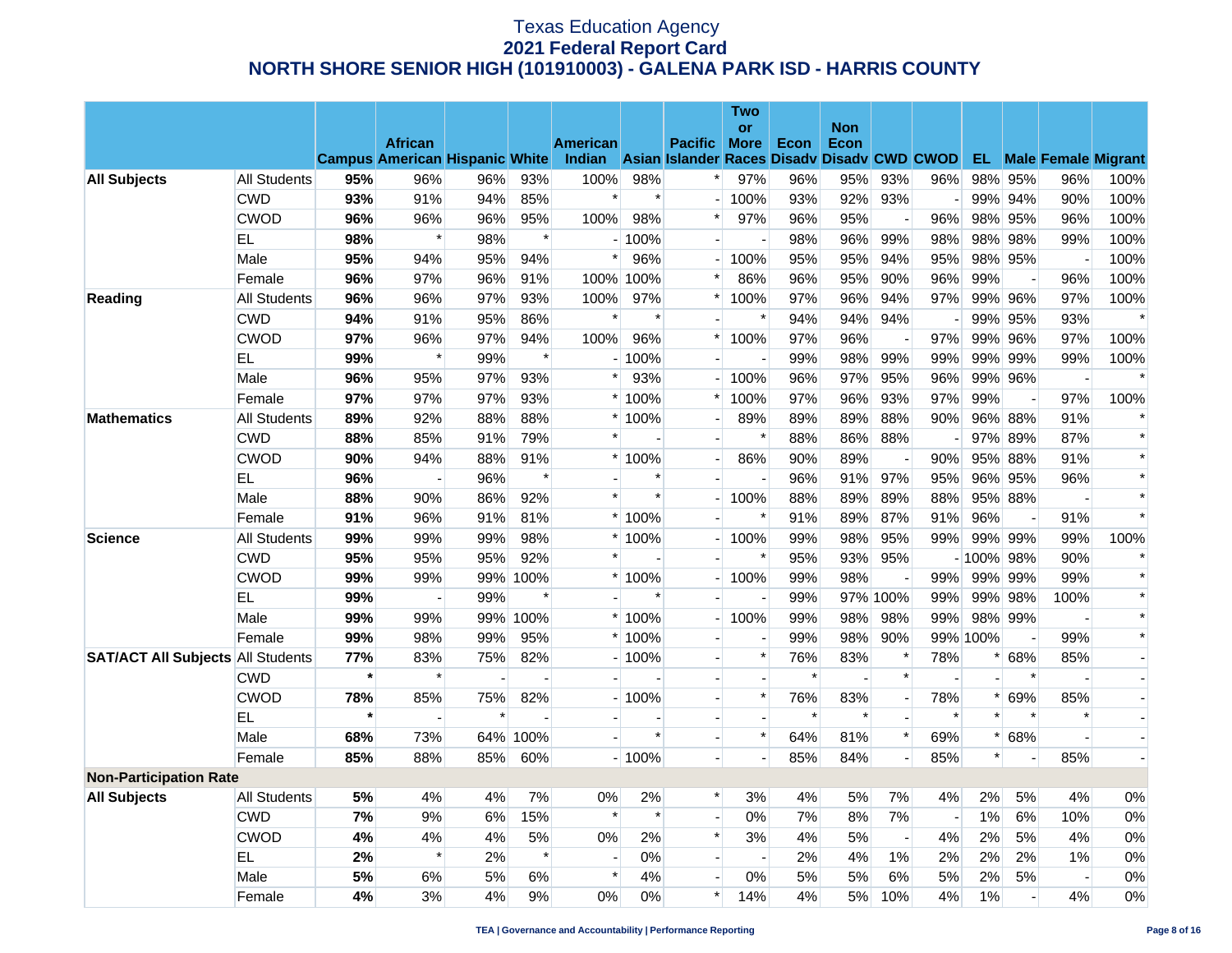|                                          |              |         | <b>African</b>                        |        |        | <b>American</b> |        | <b>Pacific</b>                              | <b>Two</b><br>or<br><b>More</b> | Econ   | <b>Non</b><br>Econ |                          |        |        |                          |        |                            |
|------------------------------------------|--------------|---------|---------------------------------------|--------|--------|-----------------|--------|---------------------------------------------|---------------------------------|--------|--------------------|--------------------------|--------|--------|--------------------------|--------|----------------------------|
|                                          |              |         | <b>Campus American Hispanic White</b> |        |        | Indian          |        | Asian Islander Races Disady Disady CWD CWOD |                                 |        |                    |                          |        | EL.    |                          |        | <b>Male Female Migrant</b> |
| Reading                                  | All Students | 4%      | 4%                                    | 3%     | 7%     | $0\%$           | 3%     | $\ast$                                      | $0\%$                           | 3%     | 4%                 | 6%                       | 3%     | 1%     | 4%                       | 3%     | $0\%$                      |
|                                          | <b>CWD</b>   | 6%      | 9%                                    | 5%     | 14%    | $\ast$          | $\ast$ |                                             | $\ast$                          | 6%     | 6%                 | 6%                       |        | 1%     | 5%                       | 7%     | $\ast$                     |
|                                          | <b>CWOD</b>  | 3%      | 4%                                    | 3%     | 6%     | $0\%$           | 4%     | $\ast$                                      | 0%                              | 3%     | 4%                 | $\overline{\phantom{a}}$ | 3%     | 1%     | 4%                       | 3%     | $0\%$                      |
|                                          | EL           | 1%      | $\ast$                                | 1%     | $\ast$ |                 | 0%     | $\blacksquare$                              |                                 | 1%     | 2%                 | 1%                       | 1%     | $1\%$  | 1%                       | $1\%$  | 0%                         |
|                                          | Male         | 4%      | 5%                                    | 3%     | 7%     | $\ast$          | 7%     |                                             | 0%                              | 4%     | 3%                 | 5%                       | 4%     | 1%     | 4%                       |        | $\ast$                     |
|                                          | Female       | 3%      | 3%                                    | 3%     | 7%     | $\ast$          | 0%     | $\ast$                                      | 0%                              | 3%     | 4%                 | 7%                       | 3%     | 1%     | $\blacksquare$           | 3%     | $0\%$                      |
| <b>Mathematics</b>                       | All Students | 11%     | 8%                                    | 12%    | 12%    | $\ast$          | 0%     | $\overline{\phantom{a}}$                    | 11%                             | 11%    | 11%                | 12%                      | 10%    |        | 4% 12%                   | 9%     | $\ast$                     |
|                                          | <b>CWD</b>   | 12%     | 15%                                   | 9%     | 21%    | $\ast$          |        | $\overline{\phantom{a}}$                    | $\ast$                          | 12%    | 14%                | 12%                      |        |        | 3% 11%                   | 13%    | $\ast$                     |
|                                          | <b>CWOD</b>  | 10%     | 6%                                    | 12%    | 9%     | $\ast$          | 0%     |                                             | 14%                             | 10%    | 11%                |                          | 10%    | 5%     | 12%                      | 9%     | $\ast$                     |
|                                          | EL.          | 4%      |                                       | 4%     | $\ast$ |                 | $\ast$ |                                             |                                 | 4%     | 9%                 | 3%                       | 5%     | 4%     | 5%                       | 4%     | $\ast$                     |
|                                          | Male         | 12%     | 10%                                   | 14%    | 8%     | $\ast$          | $\ast$ |                                             | 0%                              | 12%    | 11%                | 11%                      | 12%    |        | 5% 12%                   |        | $\ast$                     |
|                                          | Female       | 9%      | 4%                                    | 9%     | 19%    | $\ast$          | 0%     |                                             | $\ast$                          | 9%     | 11%                | 13%                      | 9%     | 4%     |                          | 9%     | $\ast$                     |
| <b>Science</b>                           | All Students | 1%      | 1%                                    | 1%     | 2%     | $\ast$          | 0%     |                                             | 0%                              | $1\%$  | 2%                 | 5%                       | $1\%$  | 1%     | 1%                       | $1\%$  | $0\%$                      |
|                                          | <b>CWD</b>   | 5%      | 5%                                    | 5%     | 8%     | $\ast$          |        |                                             | $\ast$                          | 5%     | 7%                 | 5%                       |        | $0\%$  | 2%                       | 10%    | $\ast$                     |
|                                          | <b>CWOD</b>  | 1%      | 1%                                    | 1%     | $0\%$  |                 | $0\%$  |                                             | 0%                              | $1\%$  | 2%                 |                          | $1\%$  | $1\%$  | 1%                       | $1\%$  | $\ast$                     |
|                                          | EL           | 1%      |                                       | 1%     | $\ast$ |                 |        |                                             |                                 | $1\%$  | 3%                 | 0%                       | $1\%$  | $1\%$  | 2%                       | 0%     | $\ast$                     |
|                                          | Male         | 1%      | $1\%$                                 | $1\%$  | 0%     | $\ast$          | 0%     | $\overline{a}$                              | 0%                              | 1%     | 2%                 | 2%                       | $1\%$  | 2%     | 1%                       |        | $\ast$                     |
|                                          | Female       | 1%      | 2%                                    | 1%     | 5%     | $\ast$          | 0%     |                                             |                                 | 1%     | 2%                 | 10%                      | 1%     | 0%     | $\overline{\phantom{a}}$ | $1\%$  | $\ast$                     |
| <b>SAT/ACT All Subjects All Students</b> |              | 23%     | 17%                                   | 25%    | 18%    |                 | 0%     |                                             | $\ast$                          | 24%    | 17%                | ∗                        | 22%    | *      | 32%                      | 15%    |                            |
|                                          | <b>CWD</b>   | $\star$ | $\ast$                                |        |        |                 |        |                                             |                                 | $\ast$ |                    | $\ast$                   |        |        | $\ast$                   |        |                            |
|                                          | <b>CWOD</b>  | 22%     | 15%                                   | 25%    | 18%    |                 | 0%     |                                             | $\ast$                          | 24%    | 17%                |                          | 22%    |        | $*131%$                  | 15%    |                            |
|                                          | <b>EL</b>    | $\star$ |                                       | $\ast$ |        |                 |        |                                             |                                 |        | $\ast$             |                          | $\ast$ | $\ast$ |                          | $\ast$ |                            |
|                                          | Male         | 32%     | 27%                                   | 36%    | $0\%$  |                 |        |                                             |                                 | 36%    | 19%                |                          | 31%    | *      | 32%                      |        |                            |
|                                          | Female       | 15%     | 12%                                   | 15%    | 40%    |                 | 0%     |                                             |                                 | 15%    | 16%                |                          | 15%    | $\ast$ |                          | 15%    |                            |

- Indicates there are no students in the group.

\* Indicates results are masked due to small numbers to protect student confidentiality.

### **Part (viii): Civil Rights Data**

Part (viii)(I) This section provides information from the 2017-18 CRDC surveys, submitted by school districts to the Office for Civil Rights on measures of school quality, climate, and safety, including counts of in-school suspensions, out-of-school suspensions, expulsions, school related arrests, referrals to law enforcement, chronic absenteeism (including both excused and unexcused absences), incidences of violence, including bullying and harassment. (EL: English learner)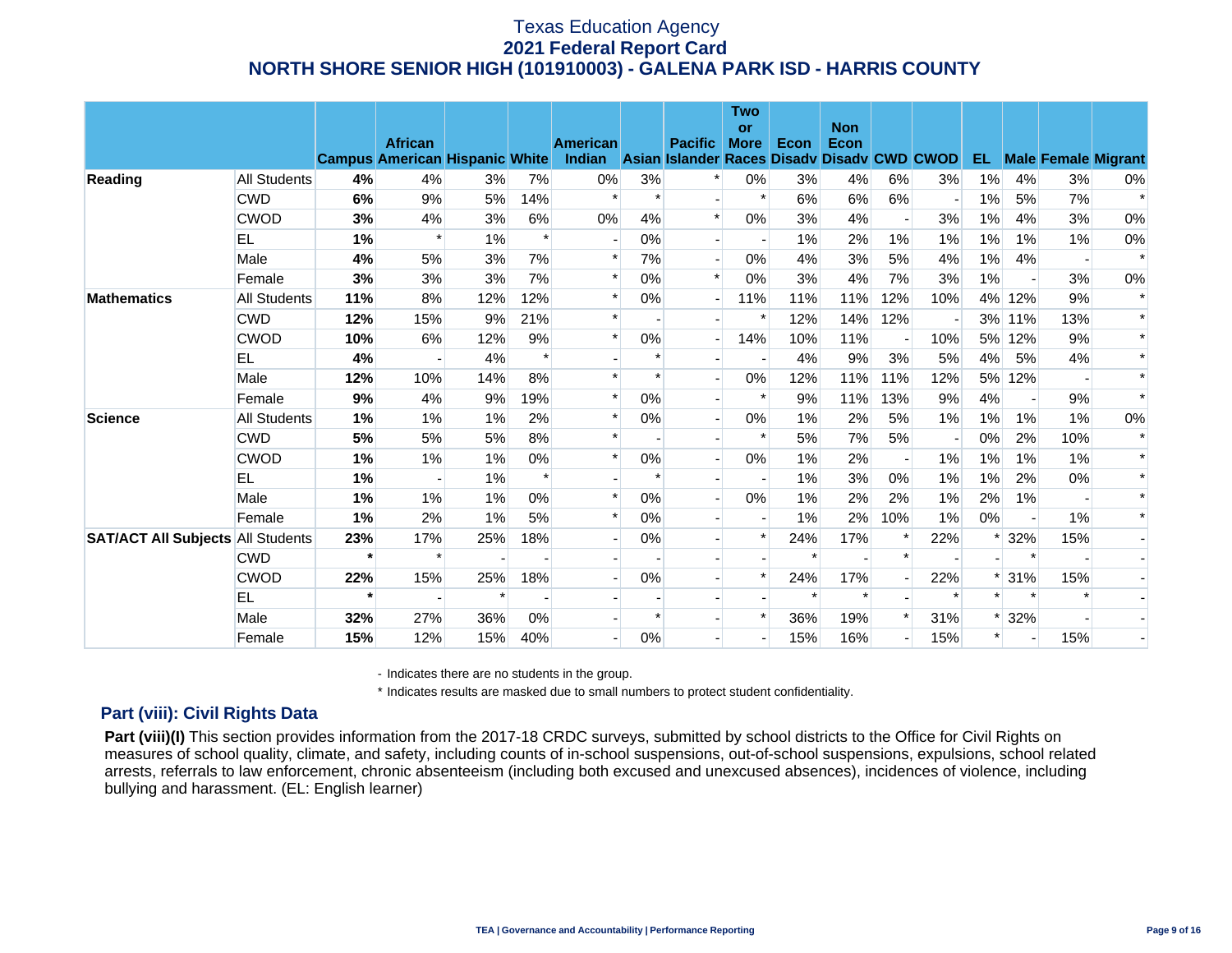|                                      |        |                |                |              |                | Indian              |                |                | <b>Two</b>               |                   |                                                                              | <b>Students</b><br>with<br><b>Disabilities</b> |
|--------------------------------------|--------|----------------|----------------|--------------|----------------|---------------------|----------------|----------------|--------------------------|-------------------|------------------------------------------------------------------------------|------------------------------------------------|
|                                      |        | <b>Total</b>   | <b>African</b> |              |                | or<br><b>Alaska</b> |                | <b>Pacific</b> | <b>or</b><br><b>More</b> |                   | <b>Students</b><br>with                                                      | (Section                                       |
|                                      |        |                |                |              |                |                     |                |                |                          |                   | students American Hispanic White Native Asian Islander Races EL Disabilities | 504)                                           |
| <b>Students Without Disabilities</b> |        |                |                |              |                |                     |                |                |                          |                   |                                                                              |                                                |
| <b>In-School Suspensions</b>         |        |                |                |              |                |                     |                |                |                          |                   |                                                                              |                                                |
|                                      | Male   | 390            | 124            | 253          | 12             | $\pmb{0}$           | $\pmb{0}$      | $\mathbf 0$    |                          | $1 \overline{79}$ |                                                                              |                                                |
|                                      | Female | 228            | 84             | 136          | $6\,$          | $\pmb{0}$           | $\mathbf 0$    | 0              | 2                        | 32                |                                                                              |                                                |
|                                      | Total  | 618            | 208            | 389          | 18             | $\Omega$            | $\overline{0}$ | $\overline{0}$ |                          | 3 111             |                                                                              |                                                |
| <b>Out-of-School Suspensions</b>     |        |                |                |              |                |                     |                |                |                          |                   |                                                                              |                                                |
|                                      | Male   | 206            | 73             | 128          | 5              | 0                   | 0              | 0              | $\overline{0}$           | 29                |                                                                              |                                                |
|                                      | Female | 130            | 47             | 73           | $\overline{7}$ | 0                   | $\mathbf 0$    | 0              | 3                        | 22                |                                                                              |                                                |
|                                      | Total  | 336            | 120            | 201          | 12             | $\Omega$            | $\overline{0}$ | $\overline{0}$ | $\overline{3}$           | 51                |                                                                              |                                                |
| <b>Expulsions</b>                    |        |                |                |              |                |                     |                |                |                          |                   |                                                                              |                                                |
| With Educational Services            | Male   | $\overline{2}$ | 1              | 1            | 0              | 0                   | 0              | 0              | 0                        | 0                 |                                                                              |                                                |
|                                      | Female | 0              | 0              | 0            | 0              | $\Omega$            | $\pmb{0}$      | 0              | 0                        | 0                 |                                                                              |                                                |
|                                      | Total  | $\overline{2}$ | 1              | 1            | 0              | $\mathbf 0$         | $\mathbf 0$    | 0              | 0                        | 0                 |                                                                              |                                                |
| <b>Without Educational Services</b>  | Male   | 0              | 0              | 0            | 0              | 0                   | $\mathbf 0$    | 0              | 0                        | 0                 |                                                                              |                                                |
|                                      | Female | 0              | 0              | 0            | 0              | $\mathbf 0$         | $\mathbf 0$    | 0              | 0                        | 0                 |                                                                              |                                                |
|                                      | Total  | 0              | 0              | 0            | $\Omega$       | 0                   | $\pmb{0}$      | 0              | 0                        | 0                 |                                                                              |                                                |
| Under Zero Tolerance Policies Male   |        | $\overline{2}$ | 1              | 1            | $\Omega$       | 0                   | $\pmb{0}$      | 0              | 0                        | 0                 |                                                                              |                                                |
|                                      | Female | 0              | 0              | 0            | 0              | 0                   | $\pmb{0}$      | 0              | 0                        | 0                 |                                                                              |                                                |
|                                      | Total  | $\overline{2}$ | 1              | $\mathbf{1}$ | $\Omega$       | 0                   | 0              | 0              | $\pmb{0}$                | 0                 |                                                                              |                                                |
| <b>School-Related Arrests</b>        |        |                |                |              |                |                     |                |                |                          |                   |                                                                              |                                                |
|                                      | Male   | $\overline{0}$ | 0              | 0            | 0              | 0                   | 0              | 0              | 0                        | 0                 |                                                                              |                                                |
|                                      | Female | 0              | 0              | 0            | $\mathbf 0$    | 0                   | $\pmb{0}$      | 0              | 0                        | 0                 |                                                                              |                                                |
|                                      | Total  | 0              | 0              | 0            | 0              | 0                   | 0              | $\overline{0}$ | $\pmb{0}$                | 0                 |                                                                              |                                                |
| <b>Referrals to Law Enforcement</b>  |        |                |                |              |                |                     |                |                |                          |                   |                                                                              |                                                |
|                                      | Male   | 0              | 0              | 0            | 0              | 0                   | 0              | 0              | 0                        | 0                 |                                                                              |                                                |
|                                      | Female | 0              | 0              | 0            | $\pmb{0}$      | 0                   | $\pmb{0}$      | 0              | 0                        | 0                 |                                                                              |                                                |
|                                      | Total  | 0              | 0              | 0            | 0              | 0                   | $\mathbf 0$    | 0              | $\pmb{0}$                | 0                 |                                                                              |                                                |
| <b>Students With Disabilities</b>    |        |                |                |              |                |                     |                |                |                          |                   |                                                                              |                                                |
| <b>In-School Suspensions</b>         |        |                |                |              |                |                     |                |                |                          |                   |                                                                              |                                                |
|                                      | Male   | 58             | 27             | 29           | 0              | 0                   | 0              | $\overline{0}$ | 2                        | 15                |                                                                              | 20                                             |
|                                      | Female | 25             | 15             | 9            | $\mathbf 0$    | 0                   | $\pmb{0}$      | 0              | $\mathbf{1}$             | $\mathbf 2$       |                                                                              | 6                                              |
|                                      | Total  | 83             | 42             | 38           | $\mathbf 0$    | 0                   | 0              | 0              | $\overline{3}$           | 17                |                                                                              | 26                                             |
| <b>Out-of-School Suspensions</b>     |        |                |                |              |                |                     |                |                |                          |                   |                                                                              |                                                |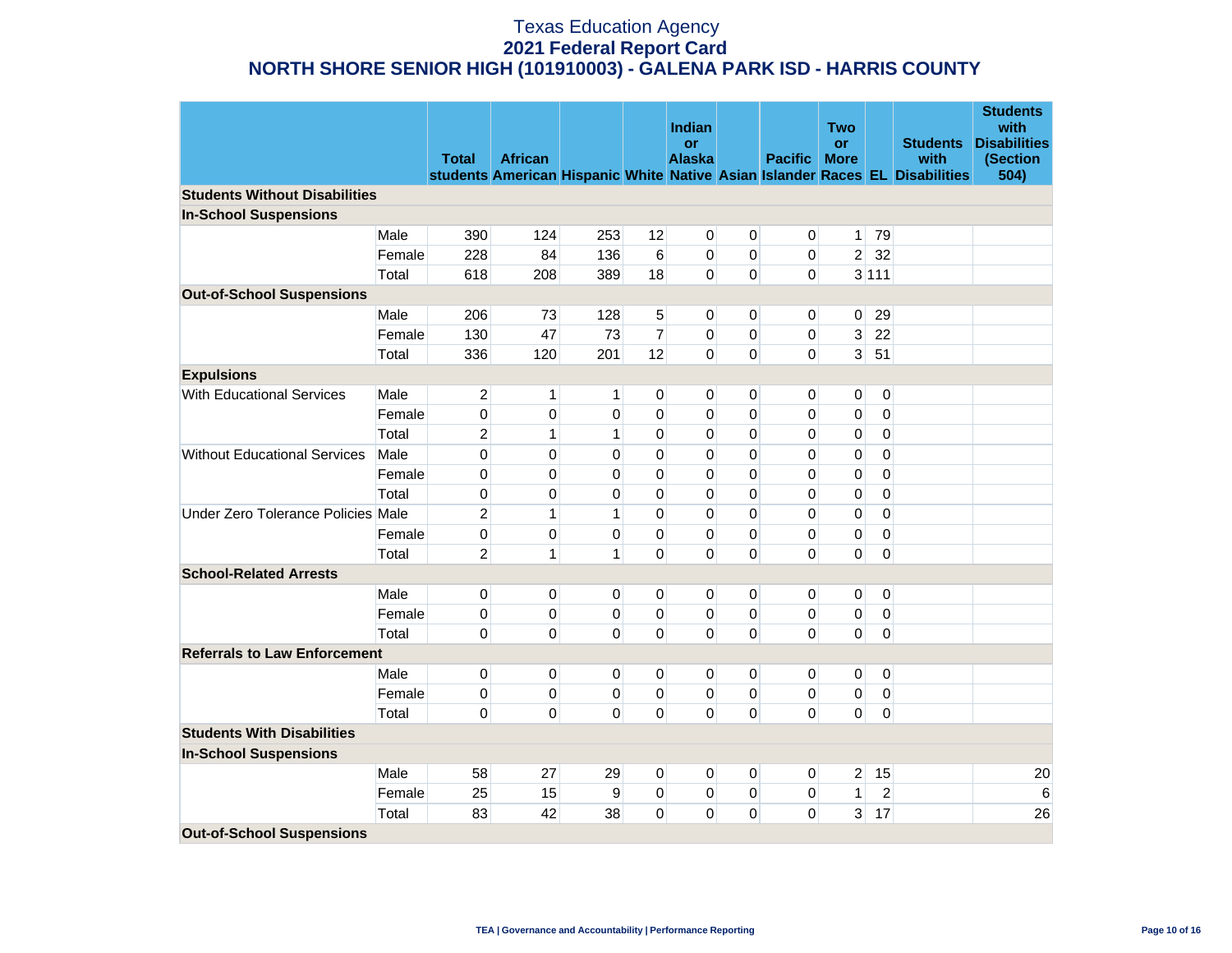|                                     |        | <b>Total</b> | <b>African</b> |          |                | Indian<br>or<br><b>Alaska</b> |              | <b>Pacific</b> | <b>Two</b><br><b>or</b><br><b>More</b> |             | <b>Students</b><br>with<br>students American Hispanic White Native Asian Islander Races EL Disabilities | <b>Students</b><br>with<br><b>Disabilities</b><br>(Section<br>504) |
|-------------------------------------|--------|--------------|----------------|----------|----------------|-------------------------------|--------------|----------------|----------------------------------------|-------------|---------------------------------------------------------------------------------------------------------|--------------------------------------------------------------------|
|                                     | Male   | 43           | 18             | 23       | $\mathbf{1}$   | 0                             | 0            | 0              | 1 <sup>1</sup>                         | 13          |                                                                                                         | 14                                                                 |
|                                     | Female | 19           | 13             | 6        | $\mathbf{0}$   | 0                             | 0            | 0              | 0                                      | $\Omega$    |                                                                                                         | $\overline{7}$                                                     |
|                                     | Total  | 62           | 31             | 29       | $\mathbf{1}$   | $\Omega$                      | $\mathbf 0$  | $\overline{0}$ | 1 <sup>1</sup>                         | 13          |                                                                                                         | 21                                                                 |
| <b>Expulsions</b>                   |        |              |                |          |                |                               |              |                |                                        |             |                                                                                                         |                                                                    |
| <b>With Educational Services</b>    | Male   | 0            | 0              | 0        | $\mathbf{0}$   | $\mathbf{0}$                  | 0            | 0              | 0                                      | 0           |                                                                                                         | 0                                                                  |
|                                     | Female | 0            | 0              | 0        | 0              | 0                             | $\mathbf 0$  | 0              | 0                                      | 0           |                                                                                                         | $\pmb{0}$                                                          |
|                                     | Total  | 0            | 0              | 0        | $\mathbf 0$    | 0                             | $\mathbf{0}$ | 0              | 0                                      | 0           |                                                                                                         | 0                                                                  |
| <b>Without Educational Services</b> | Male   | 0            | 0              | $\Omega$ | $\Omega$       | $\Omega$                      | $\Omega$     | 0              | 0                                      | $\Omega$    |                                                                                                         | 0                                                                  |
|                                     | Female | 0            | 0              | 0        | 0              | 0                             | $\mathbf 0$  | 0              | 0                                      | 0           |                                                                                                         | 0                                                                  |
|                                     | Total  | 0            | 0              | 0        | $\mathbf 0$    | 0                             | $\mathbf 0$  | 0              | 0                                      | 0           |                                                                                                         | 0                                                                  |
| Under Zero Tolerance Policies       | Male   | 0            | 0              | 0        | $\Omega$       | $\Omega$                      | $\Omega$     | 0              | 0                                      | $\Omega$    |                                                                                                         | 0                                                                  |
|                                     | Female | 0            | 0              | 0        | 0              | 0                             | 0            | 0              | 0                                      | 0           |                                                                                                         | 0                                                                  |
|                                     | Total  | 0            | 0              | 0        | $\Omega$       | 0                             | $\mathbf 0$  | $\overline{0}$ | $\overline{0}$                         | 0           |                                                                                                         | 0                                                                  |
| <b>School-Related Arrests</b>       |        |              |                |          |                |                               |              |                |                                        |             |                                                                                                         |                                                                    |
|                                     | Male   | 0            | $\overline{0}$ | 0        | $\mathbf{0}$   | $\mathbf{0}$                  | 0            | 0              | $\overline{0}$                         | 0           |                                                                                                         | 0                                                                  |
|                                     | Female | 0            | 0              | 0        | $\Omega$       | 0                             | $\mathbf 0$  | 0              | 0                                      | 0           |                                                                                                         | 0                                                                  |
|                                     | Total  | 0            | 0              | 0        | $\mathbf 0$    | 0                             | 0            | $\overline{0}$ | $\overline{0}$                         | 0           |                                                                                                         | 0                                                                  |
| <b>Referrals to Law Enforcement</b> |        |              |                |          |                |                               |              |                |                                        |             |                                                                                                         |                                                                    |
|                                     | Male   | 0            | $\overline{0}$ | 0        | $\mathbf{0}$   | $\mathbf{0}$                  | 0            | $\overline{0}$ | $\overline{0}$                         | $\mathbf 0$ |                                                                                                         | 0                                                                  |
|                                     | Female | 0            | 0              | 0        | $\Omega$       | 0                             | 0            | 0              | 0                                      | 0           |                                                                                                         | 0                                                                  |
|                                     | Total  | 0            | 0              | 0        | $\overline{0}$ | $\mathbf 0$                   | $\mathbf 0$  | $\overline{0}$ | $\overline{0}$                         | $\mathbf 0$ |                                                                                                         | 0                                                                  |
| <b>All Students</b>                 |        |              |                |          |                |                               |              |                |                                        |             |                                                                                                         |                                                                    |
| <b>Chronic Absenteeism</b>          |        |              |                |          |                |                               |              |                |                                        |             |                                                                                                         |                                                                    |
|                                     | Male   | 498          | 94             | 376      | 25             | $-8$                          | 1            | -8             |                                        | 2 122       | 86                                                                                                      | -8                                                                 |
|                                     | Female | 450          | 109            | 305      | 28             | $\overline{2}$                | $-8$         | 1              | 5                                      | 68          | 44                                                                                                      | -8                                                                 |
|                                     | Total  | 948          | 203            | 681      | 53             | $\overline{2}$                | 1            | 1              |                                        | 7 190       | 130                                                                                                     | $-8$                                                               |

|                                                                          | <b>Total</b> |
|--------------------------------------------------------------------------|--------------|
| <b>Incidents of Violence</b>                                             |              |
| Incidents of rape or attempted rape                                      | $\mathbf{0}$ |
| Incidents of sexual assault (other than rape)                            | $\Omega$     |
| Incidents of robbery with a weapon                                       | $\Omega$     |
| Incidents of robbery with a firearm or explosive device                  | $\Omega$     |
| Incidents of robbery without a weapon                                    | $\Omega$     |
| Incidents of physical attack or fight with a weapon                      | $\mathbf{0}$ |
| Incidents of physical attack or fight with a firearm or explosive device | $\Omega$     |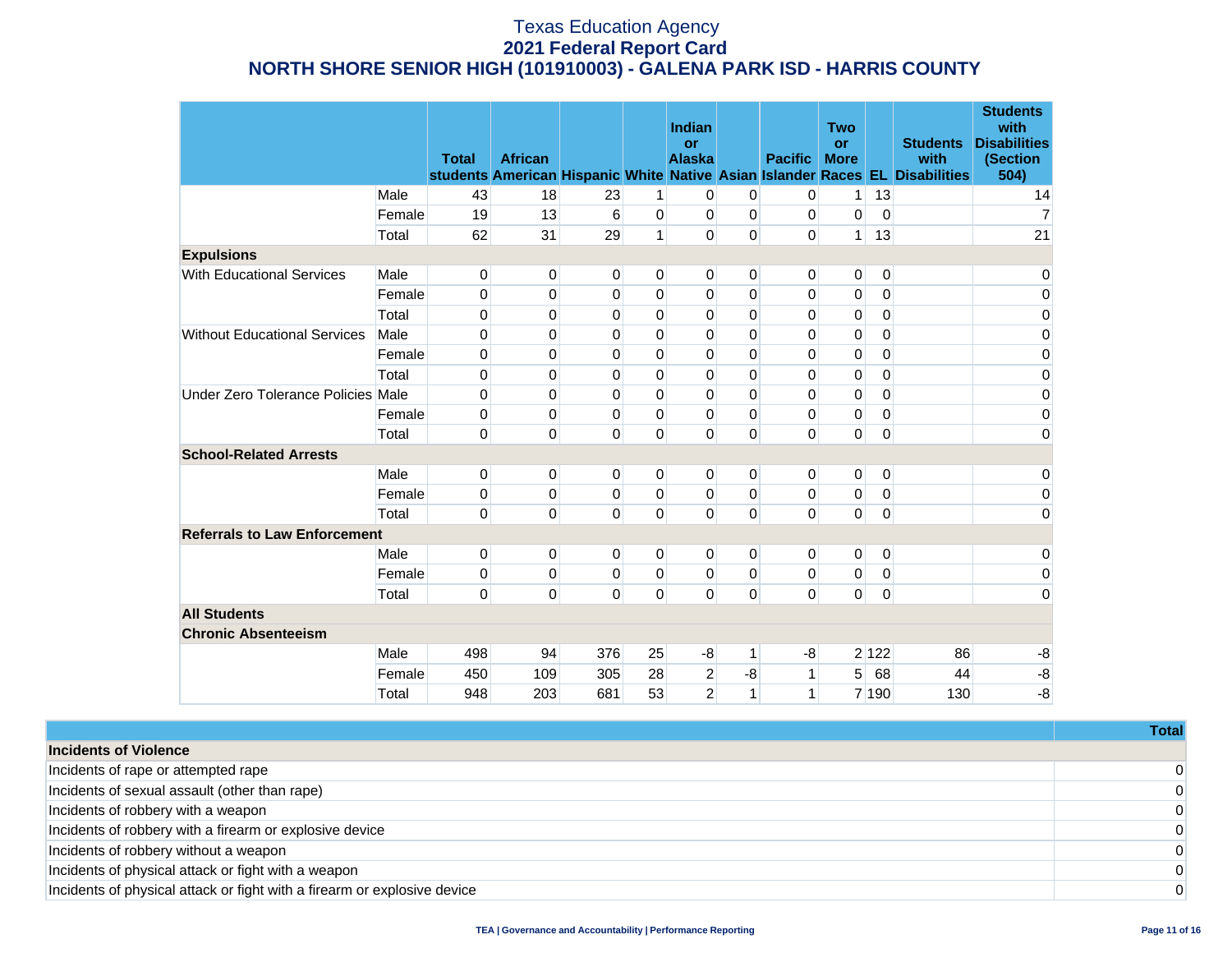|                                                                            | Total |
|----------------------------------------------------------------------------|-------|
| Incidents of physical attack or fight without a weapon                     | 151   |
| Incidents of threats of physical attack with a weapon                      | 0     |
| Incidents of threats of physical attack with a firearm or explosive device | 0     |
| Incidents of threats of physical attack without a weapon                   | 11    |
| Incidents of possession of a firearm or explosive device                   |       |
| Allegations of Harassment or bullying                                      |       |
| On the basis of sex                                                        |       |
| On the basis of race                                                       |       |
| On the basis of disability                                                 | 0     |
| On the basis of sexual orientation                                         | 0     |
| On the basis of religion                                                   | 0     |

Part (viii)(II) This section provides information from the 2017-18 CRDC surveys, submitted by school districts to the Office for Civil Rights, on the number of students enrolled in preschool programs and accelerated coursework to earn postsecondary credit while still in high school.

|                                      |        | <b>Total</b> | <b>African</b> |     |      | <b>Indian</b><br>or<br><b>Alaska</b> |    | <b>Pacific</b> | Two<br>or<br><b>More</b> |       | <b>Students</b><br>with<br>students American Hispanic White Native Asian Islander Races EL Disabilities |
|--------------------------------------|--------|--------------|----------------|-----|------|--------------------------------------|----|----------------|--------------------------|-------|---------------------------------------------------------------------------------------------------------|
| <b>Preschool Programs</b>            |        |              |                |     |      |                                      |    |                |                          |       |                                                                                                         |
|                                      | Male   | -9           | -9             | -9  | -9   | $-9$                                 | -9 | $-9$           | -9                       | -9    | -9                                                                                                      |
|                                      | Female | -9           | -9             | -9  | $-9$ | -9                                   | -9 | -9             | $-9$                     | -9    | -9                                                                                                      |
|                                      | Total  | -9           | $-9$           | -9  | -9   | -9                                   | -9 | -9             | $-9$                     | -9    | -9                                                                                                      |
| <b>Accelerated Coursework</b>        |        |              |                |     |      |                                      |    |                |                          |       |                                                                                                         |
| <b>Advanced Placement Courses</b>    | Male   | 575          | 120            | 405 | 30   | $\overline{0}$                       | 14 | 0              |                          | 612   |                                                                                                         |
|                                      | Female | 681          | 150            | 459 | 42   |                                      | 22 | 0              |                          | 7 21  | 0                                                                                                       |
|                                      | Total  | 1,256        | 270            | 864 | 72   |                                      | 36 | 0              |                          | 13 33 |                                                                                                         |
| International Baccalaureate Courses  | Male   | -9           | -9             | -9  | -9   | -9                                   | -9 | -9             | $-9$                     | -9    | -9                                                                                                      |
|                                      | Female | -9           | -9             | -9  | $-9$ | -9                                   | -9 | -9             | $-9$                     | -9    | -9                                                                                                      |
|                                      | Total  | -9           | -9             | -9  | $-9$ | -9                                   | -9 | -9             | $-9$                     | -9    | -9                                                                                                      |
| Dual Enrollment/Dual Credit Programs | Male   | 195          | 30             | 145 | 13   | 0                                    | 6  | 0              | 1 <sup>1</sup>           | 2     | 4                                                                                                       |
|                                      | Female | 315          | 61             | 230 | 16   |                                      | 3  | 0              | $\vert 4 \vert$          | 6     | 1 <sub>1</sub>                                                                                          |
|                                      | Total  | 510          | 91             | 375 | 29   | $\mathbf{1}$                         | 9  | 0              | 5                        | 8     | 5                                                                                                       |

- Indicates there are no data available in the group.

-3 Indicates skip logic failure.

- -8 Indicates EDFacts missing data.
- -9 Indicates not applicable / skipped.

-11 Indicates suppressed data.

Blank cell indicates the student group is not applicable to this report.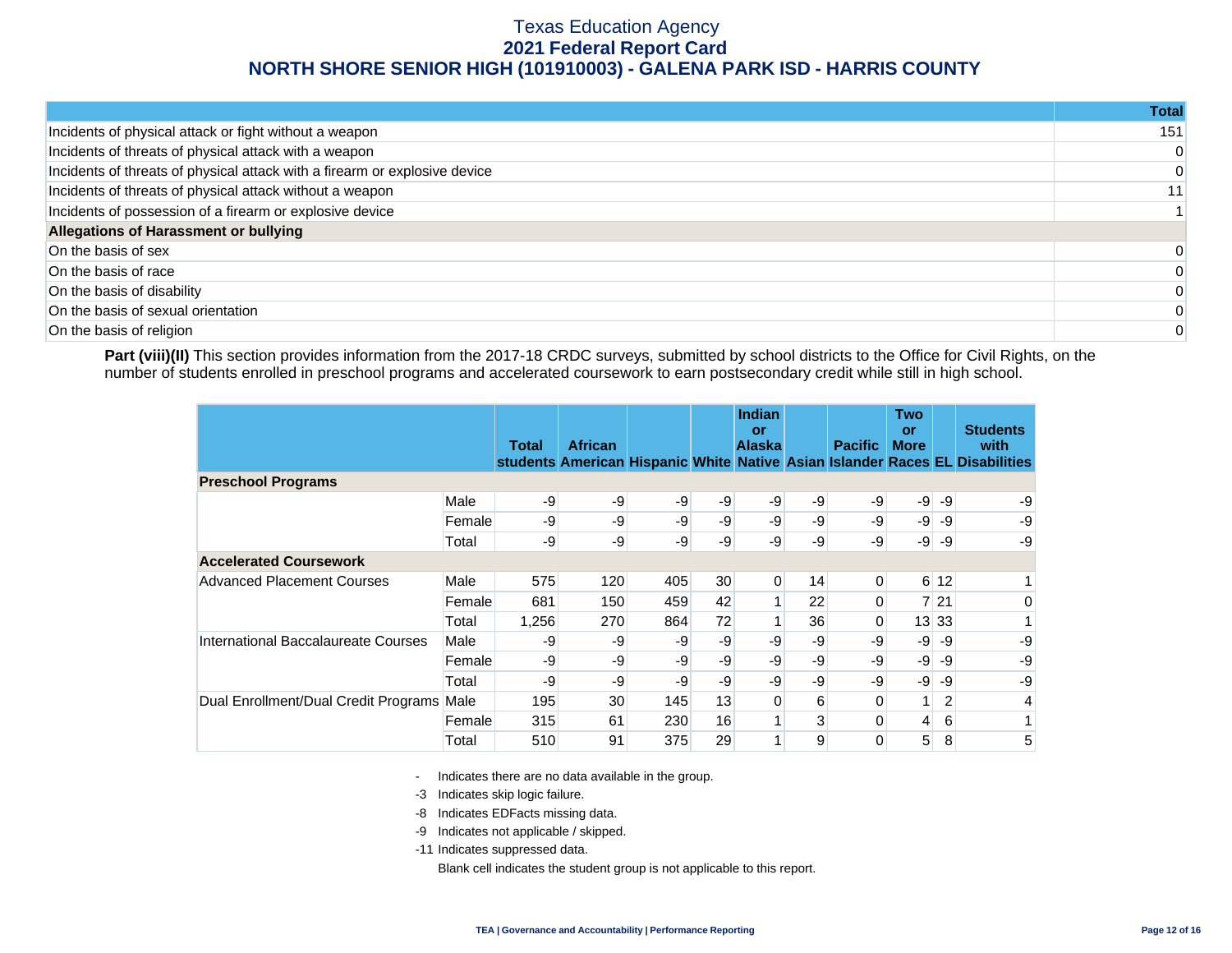#### **Part (ix): Teacher Quality Data**

This section provides information on the professional qualifications of teachers, including information disaggregated by high- and low-poverty schools on the number and percentage of (I) inexperienced teacher, principals, and other school leaders; (II) teachers teaching with emergency or provisional credentials; and (III) teachers who are not teaching in the subject or field for which the teacher is certified or licensed.

|                                                                                                        | <b>All School</b>     |       |
|--------------------------------------------------------------------------------------------------------|-----------------------|-------|
|                                                                                                        | <b>Number Percent</b> |       |
| Inexperienced Teachers, Principals, and Other School Leaders                                           | 40.7                  | 13.3% |
| Teachers Teaching with Emergency or Provisional Credentials                                            | 18.8                  | 6.6%  |
| Teacher Who Are Not Teaching in the Subject or Field for Which<br>the Teacher is Certified or Licensed | 63.1                  | 22.1% |

- Indicates there are no data available in the group.

Blank cell indicates there are no data available in the group.

#### **Part (x): Per-pupil Expenditure**

This section provides information on the per-pupil expenditures of federal, state, and local funds, including actual personnel expenditures and actual non-personnel expenditures, disaggregated by source of funds, for each school district and campus for the 2020-21 fiscal year.

 *To be updated by June 30th, 2022.* 

#### **Part (xi): STAAR Alternate 2 Participation**

This section provides information on the number and percentage of students with the most significant cognitive disabilities who take STAAR Alternate 2, by grade and subject for the 2020-21 school year.

|                    | <b>State</b><br><b>Number</b> | <b>State</b><br>Rate  <br><b>of</b> | of ALT2 ALT2 of ALT2 ALT2 |       | <b>District District Campus Campus</b><br><b>Number Rate of Number</b><br>of ALT <sub>2</sub> | Rate of<br>ALT <sub>2</sub> |
|--------------------|-------------------------------|-------------------------------------|---------------------------|-------|-----------------------------------------------------------------------------------------------|-----------------------------|
| Grade 3            |                               |                                     |                           |       |                                                                                               |                             |
| Reading            | 4,966                         | 1%                                  | 14                        | 1%    |                                                                                               |                             |
| <b>Mathematics</b> | 4,961                         | 1%                                  | 14                        | $1\%$ |                                                                                               |                             |
| Grade 4            |                               |                                     |                           |       |                                                                                               |                             |
| Reading            | 5,046                         | 1%                                  | 19                        | 1%    | -                                                                                             |                             |
| <b>Mathematics</b> | 5,040                         | 1%                                  | 19                        | $1\%$ | -                                                                                             |                             |
| Grade 5            |                               |                                     |                           |       |                                                                                               |                             |
| Reading            | 5,133                         | 1%                                  | 19                        | $1\%$ | $\overline{\phantom{0}}$                                                                      |                             |
| <b>Mathematics</b> | 5,138                         | 1%                                  | 19                        | 1%    | $\overline{\phantom{0}}$                                                                      |                             |
| Science            | 5,130                         | 1%                                  | 19                        | $1\%$ | -                                                                                             |                             |
| Grade 6            |                               |                                     |                           |       |                                                                                               |                             |
| Reading            | 4,925                         | 1%                                  | 10                        | 1%    | $\overline{\phantom{0}}$                                                                      |                             |
| <b>Mathematics</b> | 4,923                         | 1%                                  | 10                        | $1\%$ | $\overline{\phantom{a}}$                                                                      |                             |
| Grade 7            |                               |                                     |                           |       |                                                                                               |                             |
| Reading            | 4,586                         | 1%                                  | 21                        | 1%    |                                                                                               |                             |